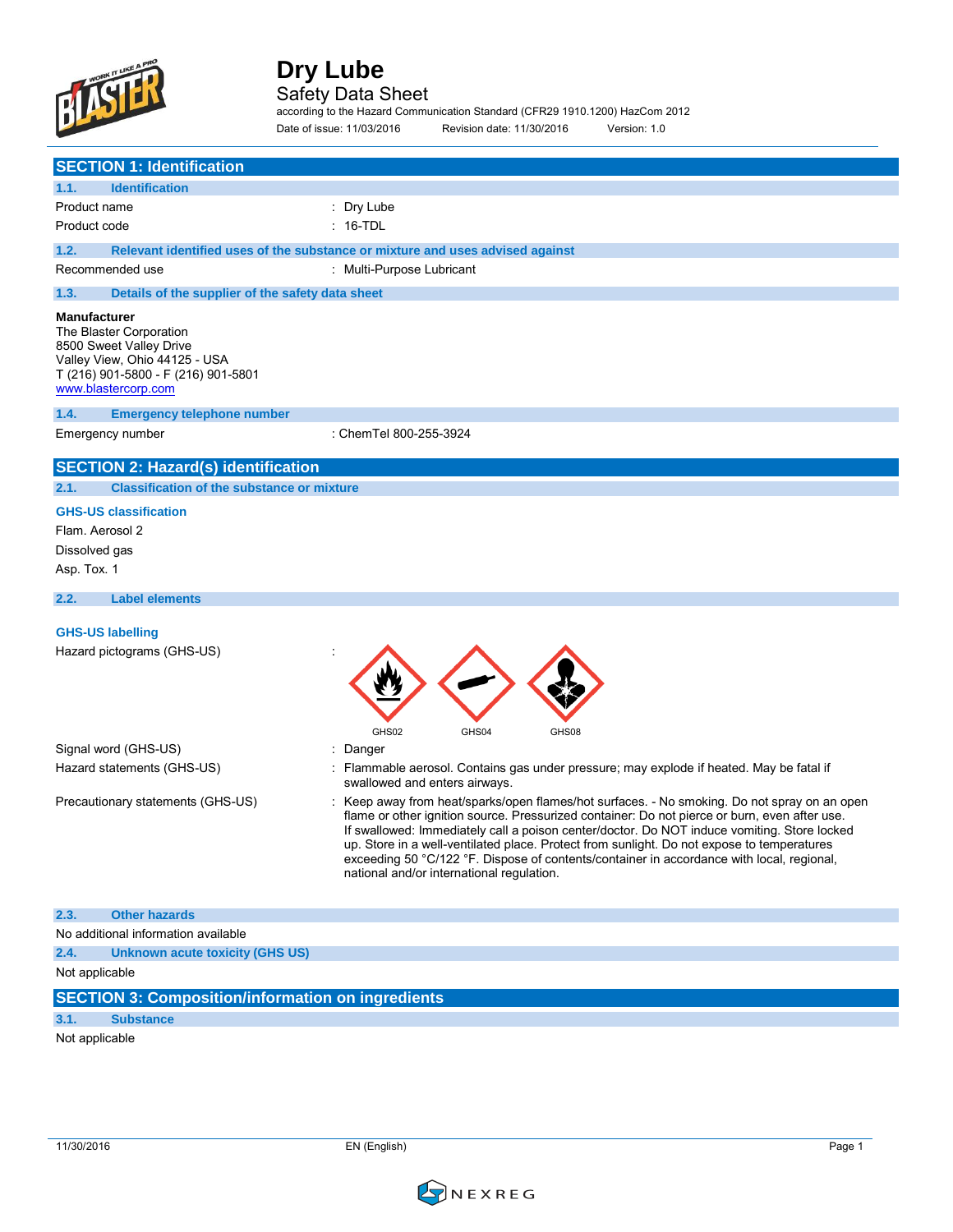## Safety Data Sheet

according to the Hazard Communication Standard (CFR29 1910.1200) HazCom 2012

| 3.2.<br><b>Mixtures</b>                                                     |                           |               |
|-----------------------------------------------------------------------------|---------------------------|---------------|
| <b>Name</b>                                                                 | <b>Product identifier</b> | $\frac{9}{6}$ |
| Distillates, petroleum, light distillate hydrotreating process, low-boiling | (CAS No) 68410-97-9       | $80 - 100$    |
| Carbon dioxide                                                              | (CAS No) 124-38-9         | l - 4         |
| Cyclohexane                                                                 | (CAS No) 110-82-7         | $0.5 - 3$     |

**\*Chemical name, CAS number and/or exact concentration have been withheld as a trade secret** 

| <b>SECTION 4: First aid measures</b>                                |                                                                                                                                                                                             |
|---------------------------------------------------------------------|---------------------------------------------------------------------------------------------------------------------------------------------------------------------------------------------|
| 4.1.<br><b>Description of first aid measures</b>                    |                                                                                                                                                                                             |
| First-aid measures after inhalation                                 | : If breathing is difficult, remove victim to fresh air and keep at rest in a position comfortable for<br>breathing. Get medical advice/attention if you feel unwell.                       |
| First-aid measures after skin contact                               | : If irritation occurs, flush skin with plenty of water. Get medical attention if irritation persists.                                                                                      |
| First-aid measures after eye contact                                | : In case of contact, immediately flush eyes with plenty of water for at least 15 minutes. If easy to<br>do, remove contact lenses, if worn. If irritation persists, get medical attention. |
| First-aid measures after ingestion                                  | : IF SWALLOWED: Immediately call a POISON CENTER or doctor/physician. Do NOT induce<br>vomiting.                                                                                            |
| 4.2.<br>Most important symptoms and effects, both acute and delayed |                                                                                                                                                                                             |
| Symptoms/injuries after inhalation                                  | : May cause respiratory irritation.                                                                                                                                                         |
| Symptoms/injuries after skin contact                                | : May cause skin irritation. Symptoms may include redness, drying, defatting and cracking of the<br>skin.                                                                                   |
| Symptoms/injuries after eye contact                                 | : May cause eye irritation. Symptoms may include discomfort or pain, excess blinking and tear<br>production, with possible redness and swelling.                                            |
| Symptoms/injuries after ingestion                                   | : May be fatal if swallowed and enters airways. This product may be aspirated into the lungs and<br>cause chemical pneumonitis. May cause stomach distress, nausea or vomiting.             |
| 4.3.                                                                | Indication of any immediate medical attention and special treatment needed                                                                                                                  |

Symptoms may not appear immediately. In case of accident or if you feel unwell, seek medical advice immediately (show the label or SDS where possible).

|                                | <b>SECTION 5: Firefighting measures</b>               |                                                                                                                                                                                                                                                                                            |  |  |
|--------------------------------|-------------------------------------------------------|--------------------------------------------------------------------------------------------------------------------------------------------------------------------------------------------------------------------------------------------------------------------------------------------|--|--|
| 5.1.                           | <b>Extinguishing media</b>                            |                                                                                                                                                                                                                                                                                            |  |  |
|                                | Suitable extinguishing media                          | : Carbon dioxide, dry chemical, halons or foam.                                                                                                                                                                                                                                            |  |  |
| Unsuitable extinguishing media |                                                       | : Do not use water jet.                                                                                                                                                                                                                                                                    |  |  |
| 5.2.                           | Special hazards arising from the substance or mixture |                                                                                                                                                                                                                                                                                            |  |  |
| Fire hazard                    |                                                       | : Flammable aerosol. Products of combustion may include, and are not limited to: oxides of<br>carbon and oxides of nitrogen.                                                                                                                                                               |  |  |
| <b>Explosion hazard</b>        |                                                       | : Heat may build pressure, rupturing closed containers, spreading fire and increasing risk of<br>burns and injuries.                                                                                                                                                                       |  |  |
| Reactivity                     |                                                       | : No dangerous reaction known under conditions of normal use.                                                                                                                                                                                                                              |  |  |
| 5.3.                           | <b>Advice for firefighters</b>                        |                                                                                                                                                                                                                                                                                            |  |  |
| Firefighting instructions      |                                                       | : DO NOT fight fire when fire reaches explosives. Evacuate area.                                                                                                                                                                                                                           |  |  |
| Protection during firefighting |                                                       | : Keep upwind of fire. Wear full fire fighting turn-out gear (full Bunker gear) and respiratory<br>protection (SCBA). Vapors may be heavier than air and may travel along the ground to a<br>distant ignition source and flash back. Use water spray to keep fire-exposed containers cool. |  |  |

|            | <b>SECTION 6: Accidental release measures</b>                       |                                                                                                                                                                                                                                                                                  |     |  |
|------------|---------------------------------------------------------------------|----------------------------------------------------------------------------------------------------------------------------------------------------------------------------------------------------------------------------------------------------------------------------------|-----|--|
| 6.1.       | Personal precautions, protective equipment and emergency procedures |                                                                                                                                                                                                                                                                                  |     |  |
|            | General measures                                                    | : Use personal protection recommended in Section 8. Isolate the hazard area and deny entry to<br>unnecessary and unprotected personnel. Isolate from fire, if possible, without unnecessary risk.<br>Remove ignition sources. Use special care to avoid static electric charges. |     |  |
| 6.1.1.     | For non-emergency personnel<br>No additional information available  |                                                                                                                                                                                                                                                                                  |     |  |
| 6.1.2.     | For emergency responders<br>No additional information available     |                                                                                                                                                                                                                                                                                  |     |  |
| 6.2.       | <b>Environmental precautions</b>                                    |                                                                                                                                                                                                                                                                                  |     |  |
|            | No additional information available                                 |                                                                                                                                                                                                                                                                                  |     |  |
| 11/30/2016 |                                                                     | EN (English)                                                                                                                                                                                                                                                                     | 2/6 |  |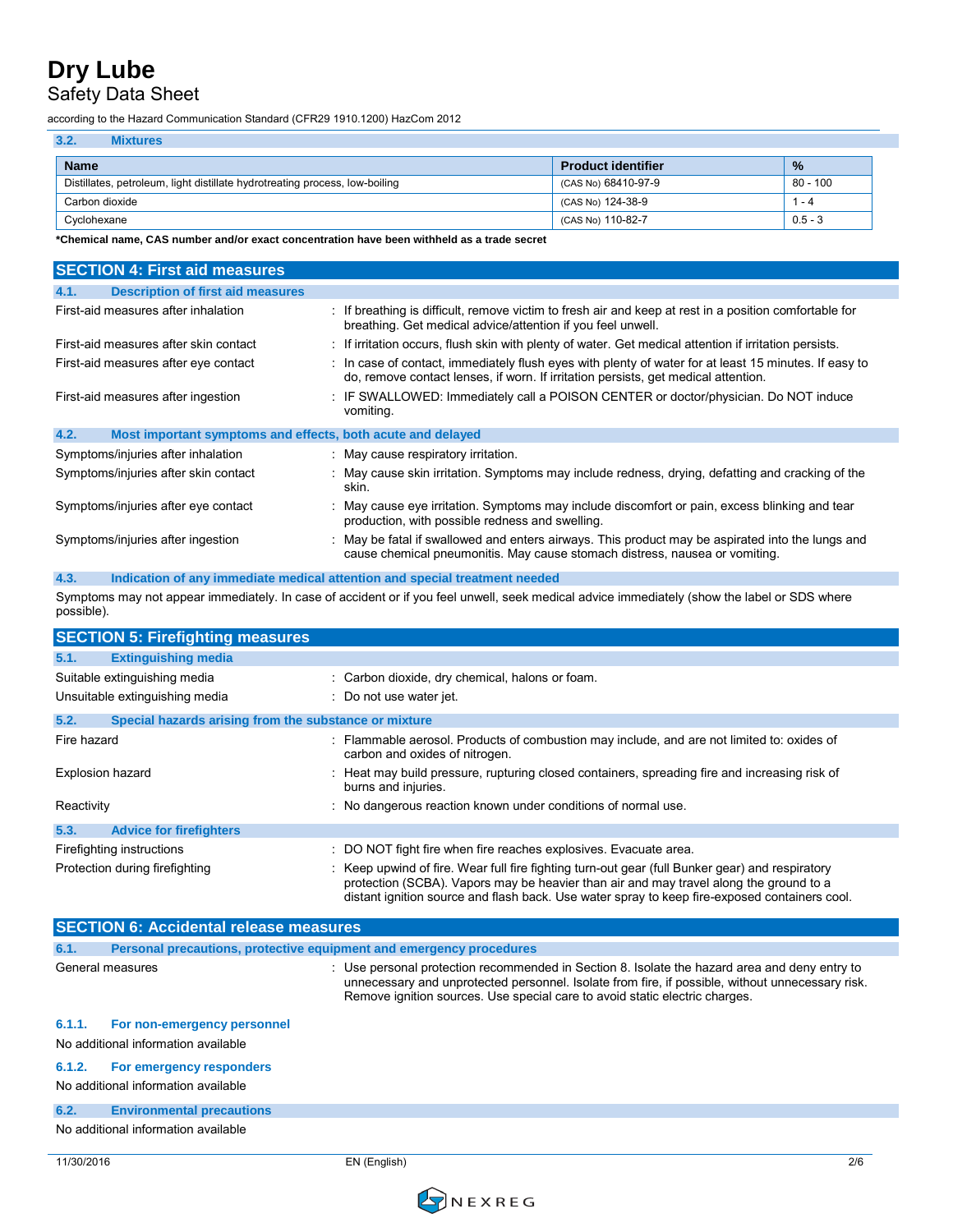# Safety Data Sheet

according to the Hazard Communication Standard (CFR29 1910.1200) HazCom 2012

| 6.3.                                                                                                                    | Methods and material for containment and cleaning up                                                                               |                                                                                                                                                                                                                               |  |  |  |
|-------------------------------------------------------------------------------------------------------------------------|------------------------------------------------------------------------------------------------------------------------------------|-------------------------------------------------------------------------------------------------------------------------------------------------------------------------------------------------------------------------------|--|--|--|
|                                                                                                                         | For containment                                                                                                                    | : Contain and/or absorb spill with inert material (e.g. sand, vermiculite), then place in a suitable<br>container. Do not flush to sewer or allow to enter waterways. Use appropriate Personal<br>Protective Equipment (PPE). |  |  |  |
|                                                                                                                         | Methods for cleaning up                                                                                                            | : Scoop up material and place in a disposal container. Provide ventilation.                                                                                                                                                   |  |  |  |
| 6.4.                                                                                                                    | <b>Reference to other sections</b>                                                                                                 |                                                                                                                                                                                                                               |  |  |  |
| See section 8 for further information on protective clothing and equipment and section 13 for advice on waste disposal. |                                                                                                                                    |                                                                                                                                                                                                                               |  |  |  |
|                                                                                                                         | <b>SECTION 7: Handling and storage</b>                                                                                             |                                                                                                                                                                                                                               |  |  |  |
| 7.1.                                                                                                                    | <b>Precautions for safe handling</b>                                                                                               |                                                                                                                                                                                                                               |  |  |  |
|                                                                                                                         | Additional hazards when processed<br>: Hazardous waste due to potential risk of explosion. Pressurized container: Do not pierce or |                                                                                                                                                                                                                               |  |  |  |

|                                                                      | burn, even after use. Keep away from sources of ignition - No smoking.                                                                                                                                                                                                                                                                                                                                                                                         |
|----------------------------------------------------------------------|----------------------------------------------------------------------------------------------------------------------------------------------------------------------------------------------------------------------------------------------------------------------------------------------------------------------------------------------------------------------------------------------------------------------------------------------------------------|
| Precautions for safe handling                                        | : Do not spray on an open flame or other ignition source. Keep away from sources of ignition -<br>No smoking. Use non-sparking tools. Use explosion-proof equipment. Take precautionary<br>measures against static discharge. Avoid contact with skin and eyes. Do not swallow. Do not<br>breathe gas, fumes, vapor or spray. When using do not eat, drink or smoke. Use only outdoors<br>or in a well-ventilated area. Do not pierce or burn, even after use. |
| Hygiene measures                                                     | : Launder contaminated clothing before reuse. Wash hands before eating, drinking, or smoking.                                                                                                                                                                                                                                                                                                                                                                  |
| 7.2.<br>Conditions for safe storage, including any incompatibilities |                                                                                                                                                                                                                                                                                                                                                                                                                                                                |
| <b>Technical measures</b>                                            | : Proper grounding procedures to avoid static electricity should be followed.                                                                                                                                                                                                                                                                                                                                                                                  |

| Storage conditions | Keep locked up and out of reach of children. Do not expose to temperatures exceeding 50 °C/<br>122 °F. Store away from direct sunlight or other heat sources. Keep in fireproof place. |
|--------------------|----------------------------------------------------------------------------------------------------------------------------------------------------------------------------------------|
| Storage area       | Store in a well-ventilated place.                                                                                                                                                      |

## **SECTION 8: Exposure controls/personal protection**

### **8.1. Control parameters**

| Distillates, petroleum, light distillate hydrotreating process, low-boiling (68410-97-9) |                                     |                        |  |  |  |  |
|------------------------------------------------------------------------------------------|-------------------------------------|------------------------|--|--|--|--|
| Not applicable                                                                           |                                     |                        |  |  |  |  |
| Carbon dioxide (124-38-9)                                                                |                                     |                        |  |  |  |  |
| <b>ACGIH</b>                                                                             | ACGIH TWA (ppm)                     | 5000 ppm               |  |  |  |  |
| <b>ACGIH</b>                                                                             | ACGIH STEL (ppm)                    | 30000 ppm              |  |  |  |  |
| <b>OSHA</b>                                                                              | OSHA PEL (TWA) (mg/m <sup>3</sup> ) | 9000 mg/m <sup>3</sup> |  |  |  |  |
| <b>OSHA</b><br>OSHA PEL (TWA) (ppm)<br>5000 ppm                                          |                                     |                        |  |  |  |  |
| <b>Cyclohexane (110-82-7)</b>                                                            |                                     |                        |  |  |  |  |
| <b>ACGIH</b>                                                                             | ACGIH TWA (ppm)                     | $100$ ppm              |  |  |  |  |
| <b>OSHA</b>                                                                              | OSHA PEL (TWA) (mg/m <sup>3</sup> ) | 1050 mg/m <sup>3</sup> |  |  |  |  |
| <b>OSHA</b><br>OSHA PEL (TWA) (ppm)<br>300 ppm                                           |                                     |                        |  |  |  |  |

#### **8.2. Exposure controls**

| Appropriate engineering controls | : Use ventilation adequate to keep exposures (airborne levels of dust, fume, vapor, etc.) below<br>recommended exposure limits.                                                                                                                             |
|----------------------------------|-------------------------------------------------------------------------------------------------------------------------------------------------------------------------------------------------------------------------------------------------------------|
| Hand protection                  | : Wear chemically resistant protective gloves.                                                                                                                                                                                                              |
| Eye protection                   | : Safety glasses or goggles are recommended when using product.                                                                                                                                                                                             |
| Skin and body protection         | : Wear suitable protective clothing.                                                                                                                                                                                                                        |
| Respiratory protection           | $\therefore$ In case of insufficient ventilation, wear suitable respiratory equipment. Respirator selection<br>must be based on known or anticipated exposure levels, the hazards of the product and the<br>safe working limits of the selected respirator. |
| Environmental exposure controls  | : Maintain levels below Community environmental protection thresholds.                                                                                                                                                                                      |
| Other information                | : Do not eat, smoke or drink where material is handled, processed or stored. Wash hands<br>carefully before eating or smoking. Handle according to established industrial hygiene and<br>safety practices.                                                  |

| <b>SECTION 9: Physical and chemical properties</b> |                                                       |     |  |
|----------------------------------------------------|-------------------------------------------------------|-----|--|
| 9.1.                                               | Information on basic physical and chemical properties |     |  |
| Physical state                                     | : Gas/Pressurized Liquid.                             |     |  |
| 11/30/2016                                         | EN (English)                                          | 3/6 |  |

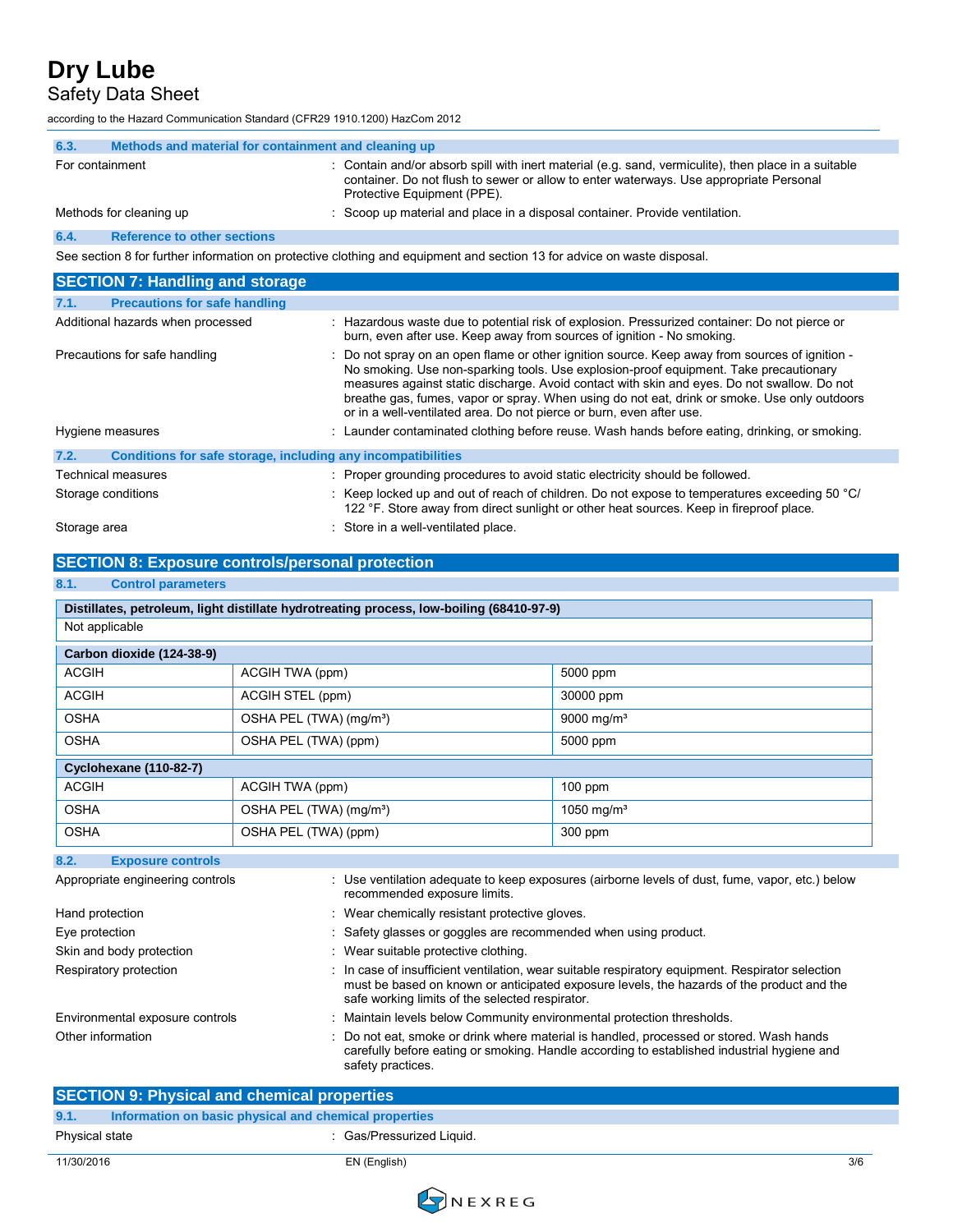# **Dry Lube** Safety Data Sheet

according to the Hazard Communication Standard (CFR29 1910.1200) HazCom 2012

| Appearance                                 | Hazy white              |
|--------------------------------------------|-------------------------|
| Colour                                     | Clear                   |
| Odour                                      | Mild aliphatic          |
| Odour threshold                            | No data available       |
| рH                                         | No data available       |
| Melting point                              | No data available       |
| Freezing point                             | No data available       |
| Boiling point                              | 195-208 °F / 90 - 98 °C |
| Flash point                                | 14.6 °F $/$ -8 °C       |
| Relative evaporation rate (butylacetate=1) | No data available       |
| Flammability (solid, gas)                  | Flammable aerosol       |
| Vapour pressure                            | No data available       |
| Relative vapour density at 20 °C           | No data available       |
| Relative density                           | 0.81                    |
| Solubility                                 | No data available       |
| Partition coefficient n-octanol/water      | No data available       |
| Auto-ignition temperature                  | No data available       |
| Decomposition temperature                  | No data available       |
| Viscosity, kinematic                       | No data available       |
| Viscosity, dynamic                         | No data available       |
| <b>Explosive limits</b>                    | No data available       |
| <b>Explosive properties</b>                | No data available       |
| Oxidising properties                       | No data available       |
| <b>Other information</b><br>9.2.           |                         |
| <b>Heat of Combustion</b>                  | 24 kJ/g                 |
| <b>Flame Projection</b>                    | > 21 inches             |

| Flame Projection |       |
|------------------|-------|
| <b>Flashback</b> | : Yes |
|                  |       |

### **SECTION 10: Stability and reactivity**

### **10.1. Reactivity**

No dangerous reaction known under conditions of normal use.

#### **10.2. Chemical stability**

Stable under normal storage conditions. Flammable aerosol. Contents under pressure. Container may explode if heated. Do not puncture. Do not burn. Extreme risk of explosion by shock, friction, fire or other sources of ignition.

#### **10.3. Possibility of hazardous reactions**

No dangerous reaction known under conditions of normal use.

#### **10.4. Conditions to avoid**

Sources of ignition. Heat. Incompatible materials.

#### **10.5. Incompatible materials**

Strong oxidizing agents.

#### **10.6. Hazardous decomposition products**

May include, and are not limited to: oxides of carbon and oxides of nitrogen.

### **SECTION 11: Toxicological information**

#### **11.1. Information on toxicological effects**

Acute toxicity **in the case of the contract of the contract of the contract of the contract of the contract of the contract of the contract of the contract of the contract of the contract of the contract of the contract of** 

| Dry Lube            |                                                   |
|---------------------|---------------------------------------------------|
| LD50 oral rat       | > 2000 mg/kg (Calculated Acute Toxicity Estimate) |
| LD50 dermal rabbit  | > 2000 mg/kg (Calculated Acute Toxicity Estimate) |
| LC50 inhalation rat | > 5 mg/l/4h (Calculated Acute Toxicity Estimate)  |

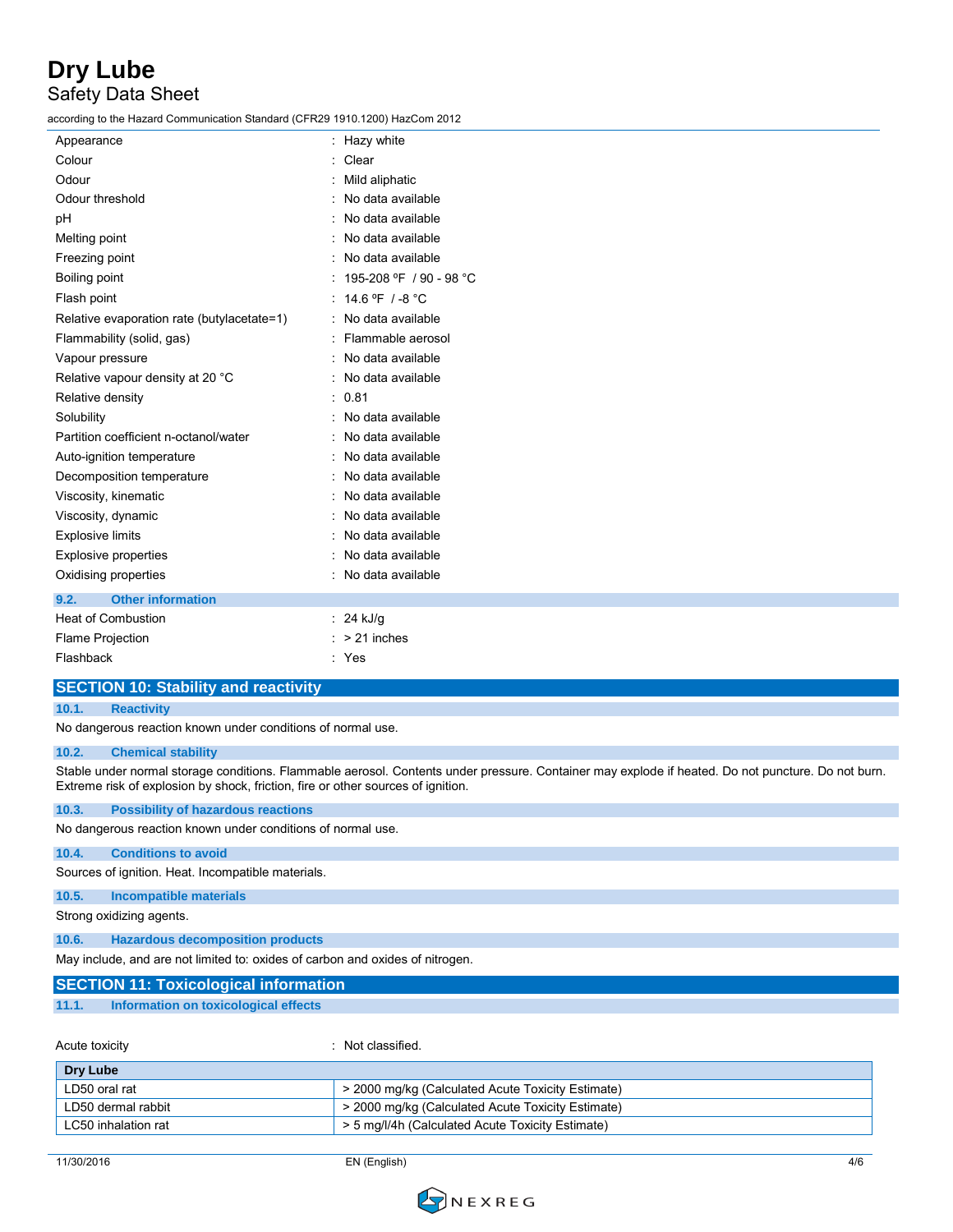## Safety Data Sheet

according to the Hazard Communication Standard (CFR29 1910.1200) HazCom 2012

| Distillates (petroleum), light distillate hydrotreating process, low-boiling (68410-97-9) |                                                                                                                                                                               |
|-------------------------------------------------------------------------------------------|-------------------------------------------------------------------------------------------------------------------------------------------------------------------------------|
| LD50 oral rat                                                                             | 5170 mg/kg                                                                                                                                                                    |
| <b>Cyclohexane (110-82-7)</b>                                                             |                                                                                                                                                                               |
| LD50 oral rat                                                                             | 12705 mg/kg                                                                                                                                                                   |
| LD50 dermal rabbit                                                                        | > 2000 mg/kg                                                                                                                                                                  |
| LC50 inhalation rat                                                                       | 13.9 mg/l/4h                                                                                                                                                                  |
| Skin corrosion/irritation                                                                 | : Not classified.                                                                                                                                                             |
| Serious eye damage/irritation                                                             | : Not classified.                                                                                                                                                             |
| Respiratory or skin sensitisation                                                         | : Not classified.                                                                                                                                                             |
| Germ cell mutagenicity                                                                    | : Not classified.                                                                                                                                                             |
| Carcinogenicity                                                                           | : Not classified.                                                                                                                                                             |
| Reproductive toxicity                                                                     | : Not classified.                                                                                                                                                             |
| Specific target organ toxicity (single exposure)                                          | : Not classified.                                                                                                                                                             |
| Specific target organ toxicity (repeated<br>exposure)                                     | : Not classified.                                                                                                                                                             |
| Aspiration hazard                                                                         | : May be fatal if swallowed and enters airways.                                                                                                                               |
| Symptoms/injuries after inhalation                                                        | : May cause respiratory irritation.                                                                                                                                           |
| Symptoms/injuries after skin contact                                                      | : May cause skin irritation. Symptoms may include redness, drying, defatting and cracking of the<br>skin.                                                                     |
| Symptoms/injuries after eye contact                                                       | : May cause eye irritation. Symptoms may include discomfort or pain, excess blinking and tear<br>production, with possible redness and swelling.                              |
| Symptoms/injuries after ingestion                                                         | May be fatal if swallowed and enters airways. This product may be aspirated into the lungs and<br>cause chemical pneumonitis. May cause stomach distress, nausea or vomiting. |
| Other information                                                                         | : Likely routes of exposure: ingestion, inhalation, skin and eye.                                                                                                             |
| <b>SECTION 12: Ecological information</b>                                                 |                                                                                                                                                                               |
| 12.1.<br><b>Toxicity</b>                                                                  |                                                                                                                                                                               |
| Ecology - general                                                                         | : May cause long-term adverse effects in the aquatic environment.                                                                                                             |
| <b>Cyclohexane (110-82-7)</b>                                                             |                                                                                                                                                                               |
| LC50 fish 1                                                                               | 3.96 - 5.18 mg/l (Exposure time: 96 h - Species: Pimephales promelas [flow-through])                                                                                          |
| LC50 fish 2                                                                               | 23.03 - 42.07 mg/l (Exposure time: 96 h - Species: Pimephales promelas [static])                                                                                              |
| 12.2.<br><b>Persistence and degradability</b>                                             |                                                                                                                                                                               |
|                                                                                           |                                                                                                                                                                               |
| Dry Lube                                                                                  |                                                                                                                                                                               |
| Persistence and degradability                                                             | Not established.                                                                                                                                                              |
| <b>Bioaccumulative potential</b>                                                          |                                                                                                                                                                               |
| <b>Dry Lube</b>                                                                           |                                                                                                                                                                               |
| Bioaccumulative potential                                                                 | Not established.                                                                                                                                                              |
| <b>Cyclohexane (110-82-7)</b>                                                             |                                                                                                                                                                               |
| Partition coefficient n-octanol/water                                                     | 3.44                                                                                                                                                                          |
| Carbon dioxide (124-38-9)                                                                 |                                                                                                                                                                               |
| BCF fish 1                                                                                | (no bioaccumulation)                                                                                                                                                          |
|                                                                                           |                                                                                                                                                                               |
| <b>Mobility in soil</b><br>12.4.                                                          |                                                                                                                                                                               |
| 12.3.<br>No additional information available                                              |                                                                                                                                                                               |
| 12.5.<br><b>Other adverse effects</b>                                                     |                                                                                                                                                                               |